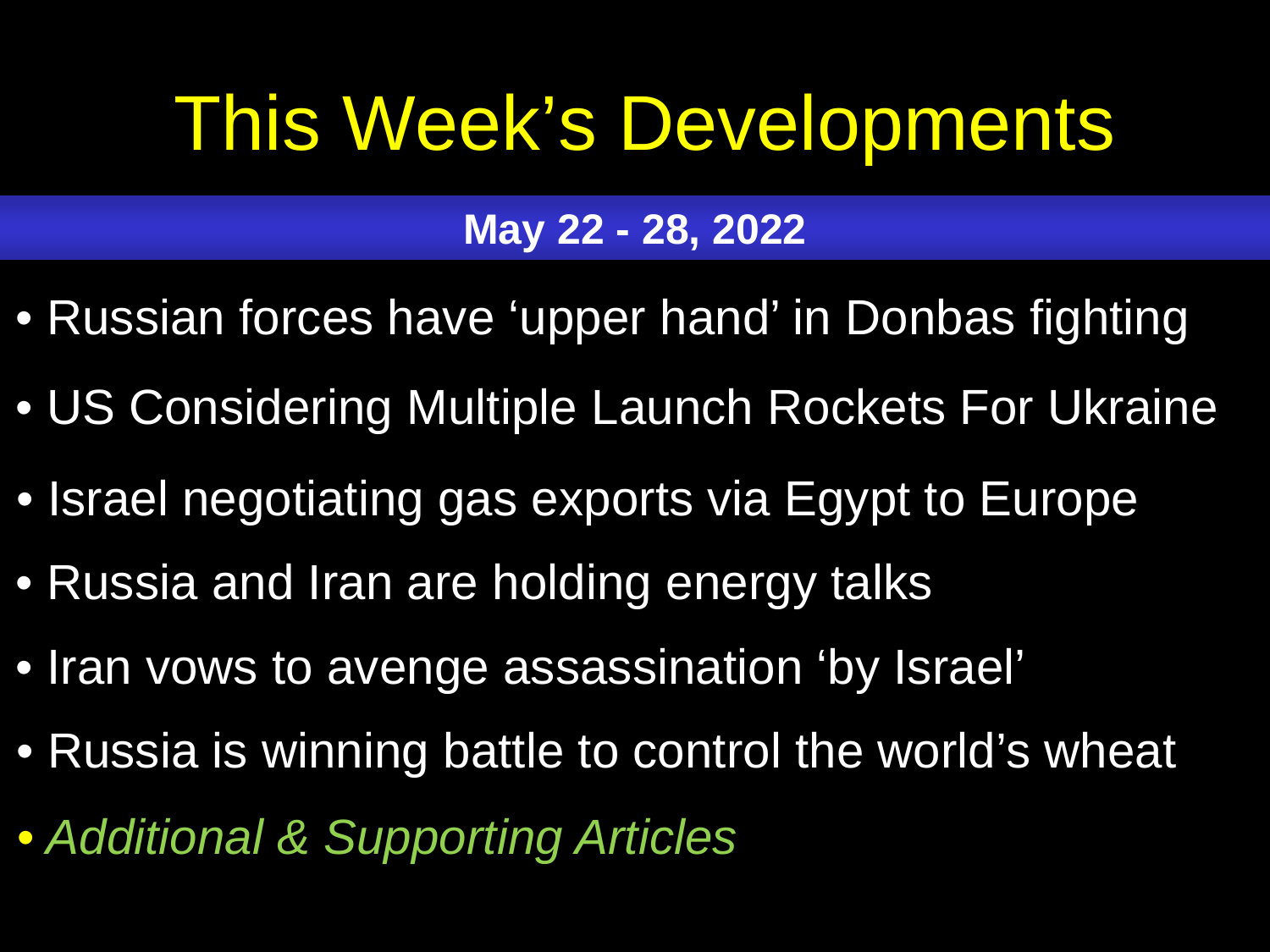## <span id="page-1-0"></span>*[Russian forces have 'upper hand' in Donbas](#page-0-0)  fighting, Ukrainian officials say*

*The Guardian, May 26, 2022*



| <b>EVENT</b>   | Officials in Ukraine have admitted that Russia has the "upper hand" in fighting in the    |
|----------------|-------------------------------------------------------------------------------------------|
|                | country's east, as Ukrainian forces fell back from some of their positions in the Donbas  |
|                | region. Amid reports that Lyman, the site of an important railway junction, had largely   |
|                | been taken by Russian forces, Ukraine's general staff reported that Russian forces        |
|                | were also advancing on Sievierodonetsk, Bakhmut and Avdiivka. The governor of             |
|                | Luhansk region, Serhiy Haidai, said just 5% of the region now remained in Ukrainian       |
|                | hands – down from about 10% little more than a week ago – and that Ukrainian forces       |
|                | were retreating in some areas. Separately, a senior Ukrainian military official conceded  |
|                | at a briefing on Thursday that Russia had the upper hand in fighting in Luhansk.          |
|                | "Russia has the advantage, but we are doing everything we can," Gen Oleksiy Gromov        |
|                | said. Haidai said police in Lysychansk were burying the bodies of civilians in mass       |
|                | graves, with about 150 people having been buried in such a grave in one district.         |
| <b>COMMENT</b> | Putin is prepared to sacrifice his own soldiers and Ukrainian civilians by the thousands, |

continuing his "scorched earth policy" until he can achieve his aims & declare victory. Putin's main arguments for launching this horrific war is that the Donbas region mainly speaks Russian, which leads Putin to view Ukraine as part of the Russian motherland. This lines up with Bible prophecy. The "Ros" river flows through Ukraine & empties into the Dneiper just below Kiev, which ties Ukraine to the "Rosh" of Ezek 38:1-2 in which Gog is identified with [Magog \(area of Germany\) and "prince](#page-10-0) of Rosh". Therefore we look to these 2 areas, coupled with Russia, for the emergence of the power that will become the "King of the North". Putin may be, or become, that "prince of Rosh". [ET]

**BIBLE QUOTE** Son of man, set thy face toward Gog, of the land of Magog, the prince of Rosh, Meshech, and Tubal, and prophesy against him, and say, Thus saith the Lord GOD: Behold, I am against thee, O Gog, prince of Rosh, Meshech, and Tubal: *(Ezekiel 38:2-3 RV & NASB95)*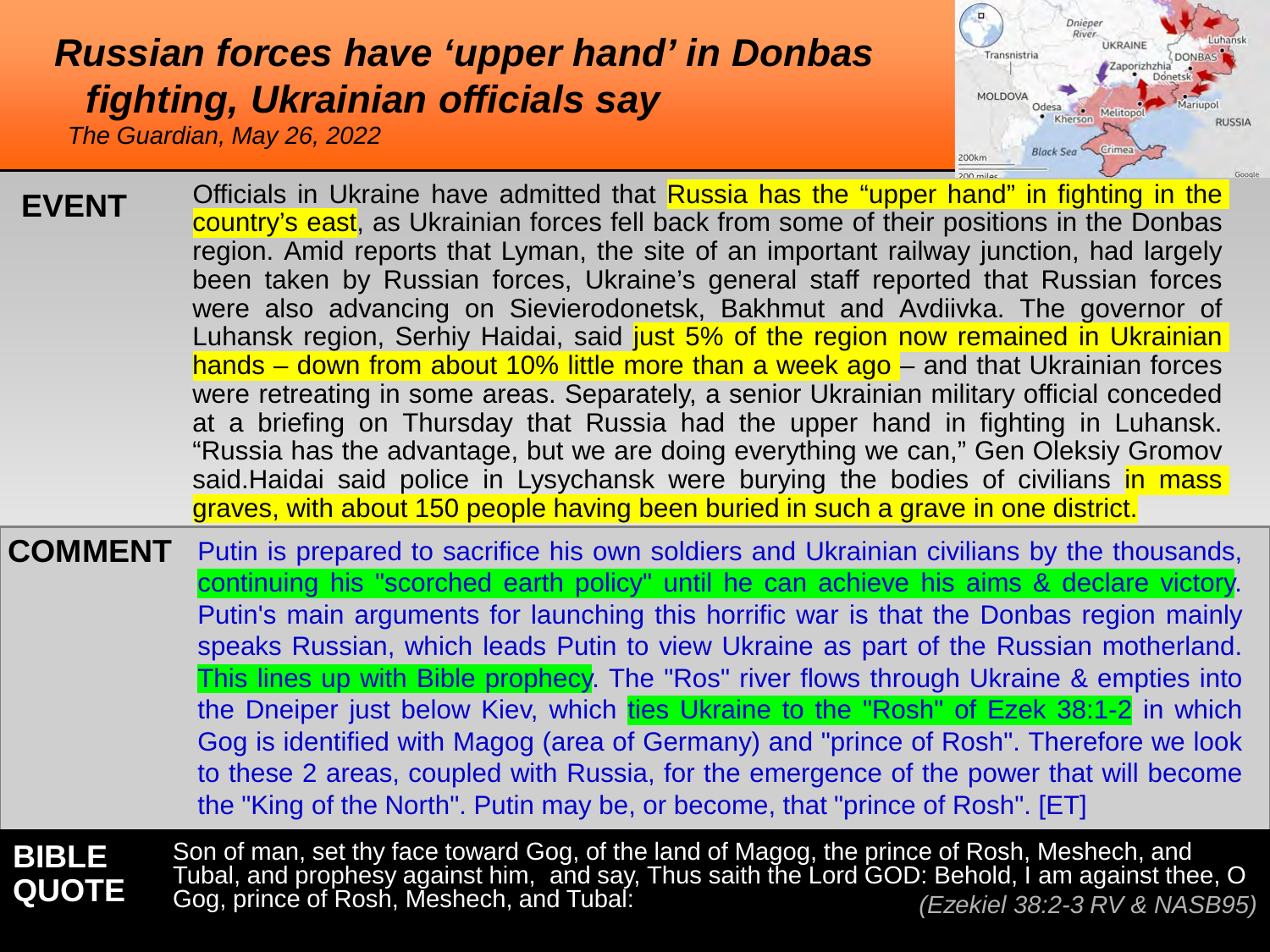#### <span id="page-2-0"></span>*CNN, May 27, 2022 [US Considering Multiple Launch Rockets \(MLSR\)](#page-0-0)  For Ukraine*



| <b>EVENT</b>                 | The Biden administration is preparing to step up the kind of weaponry it is offering Ukraine<br>by sending advanced, long-range rocket systems that are now the top request from<br>Ukrainian officials, multiple officials say. The administration is leaning toward sending the<br>systems as part of a larger package of military and security assistance to Ukraine, which<br>could be announced as soon as next week. Senior Ukrainian officials, including President<br>Zelensky, have pleaded in recent weeks for the US and its allies to provide the Multiple<br>Launch Rocket System, or MLRS. The US-made weapon systems can fire a barrage of<br>rockets hundreds of kilometers - which the Ukrainians argue could be a gamechanger in<br>their war against Russia. Another system Ukraine has asked for is the High Mobility<br>Artillery Rocket System, known as HIMARS, a lighter wheeled system capable of firing<br>many of the same types of ammunition as MLRS. Russia has in recent weeks pummeled<br>Ukraine in the east, where Ukraine is outmanned and outgunned. On Friday, Russians<br>warned that the US will "cross a red line" if it supplies the systems to Ukraine. |
|------------------------------|---------------------------------------------------------------------------------------------------------------------------------------------------------------------------------------------------------------------------------------------------------------------------------------------------------------------------------------------------------------------------------------------------------------------------------------------------------------------------------------------------------------------------------------------------------------------------------------------------------------------------------------------------------------------------------------------------------------------------------------------------------------------------------------------------------------------------------------------------------------------------------------------------------------------------------------------------------------------------------------------------------------------------------------------------------------------------------------------------------------------------------------------------------------------------------------------------|
| <b>COMMENT</b>               | There are weaknesses appearing for Ukraine in the Ukraine/Russian battlefront with Russia<br>making advances in the Donbas area. There has also been concern that the West's support<br>for Ukraine is weakening, with the public focus shifting to internal issues, & the edge of<br>concern for Ukraine wearing off & suggestions that Ukraine should give in & concede land.<br>But a CNN poll Saturday shows that 93% of US public rejects this as an option & want<br>increased support for Ukraine. The US is now considering sending an advanced missile<br>system to Ukraine to counteract the Russian missiles. Zelensky has been asking for this &<br>calls it a "gamechanger". This bears watching how Russia will react - could this be the<br>catalyst that causes Russia to descend on the Middle East in fury as prophecy predicts? ET                                                                                                                                                                                                                                                                                                                                             |
| <b>BIBLE</b><br><b>QUOTE</b> | You will go up, you will come like a storm; you will be like a cloud covering the land, you and all<br>your troops, and many peoples with you.<br>(Ezek 38:9) NASB                                                                                                                                                                                                                                                                                                                                                                                                                                                                                                                                                                                                                                                                                                                                                                                                                                                                                                                                                                                                                                |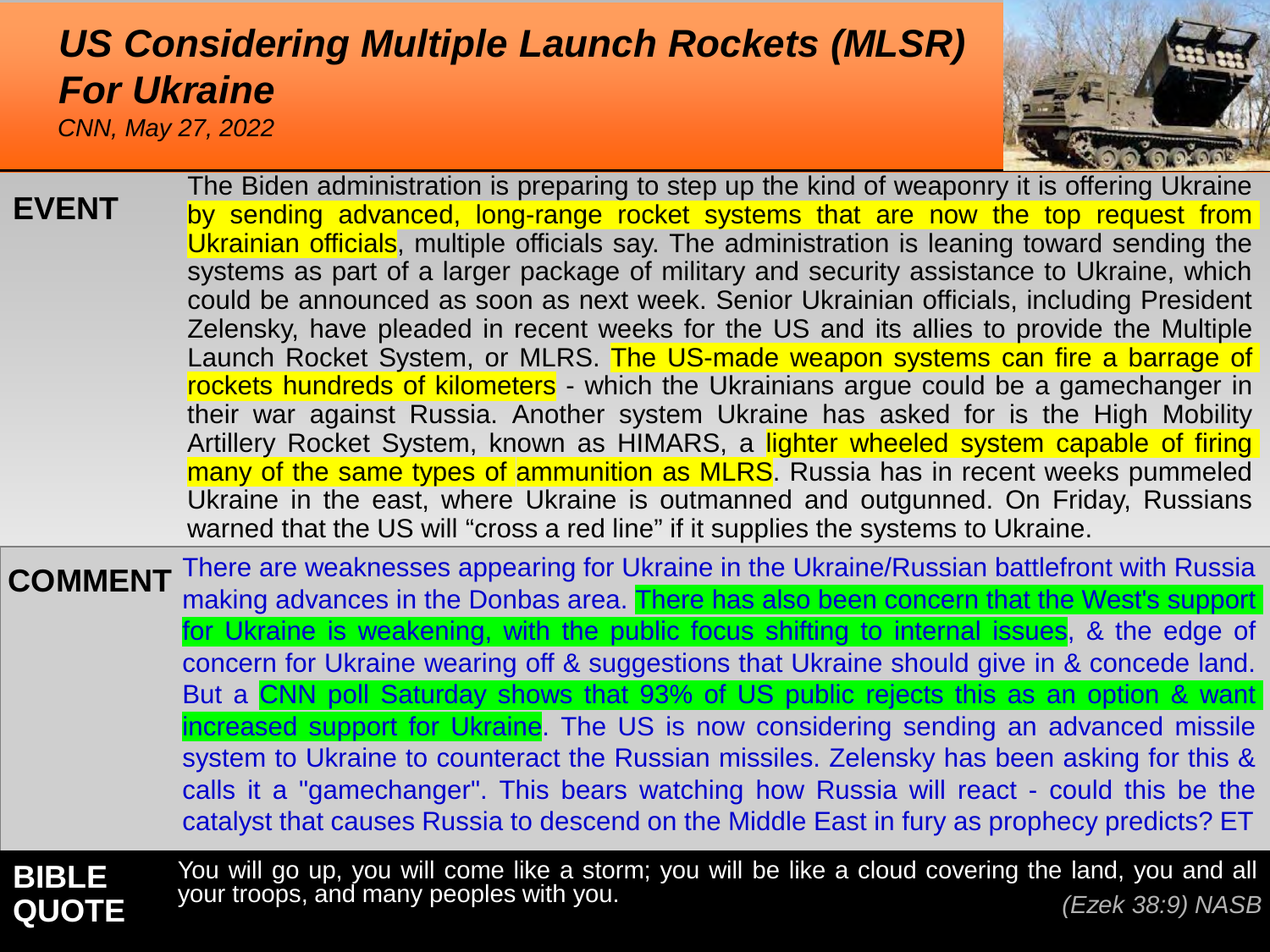### <span id="page-3-0"></span>*[Israel negotiating gas exports to Europe via](#page-0-0)  Egypt Jerusalem Post, May 22, 2022*



| <b>EVENT</b>                 | <u>Israel and the European Union have been in negotiations for the past month to export gas</u><br>to Europe via Egypt, Energy Ministry Director-General Lior Schillat said on Sunday. The<br>EU and Israeli working groups launched talks days after Energy Minister Karin Elharrar<br>told The Jerusalem Post last month that Israel "will take full advantage" of the opportunity<br>in the energy market offered by European sanctions on Russia over the invasion of<br>Ukraine. Cairo and Jerusalem signed an agreement in November to create a framework<br>for transferring Israeli gas to Egypt. Once the Russia-Ukraine war began in February,<br>Elharrar and her Egyptian counterpart, Tarek El Molla, discussed how they could work<br>together to fill some of the gaps left in the European energy market by sanctions on<br>Russian gas. "Egypt has two gas liquefaction facilities and is able to export gas to Europe,<br>where they have the facilities to turn it back into gas," Schillat explained.                                                                                                                         |
|------------------------------|---------------------------------------------------------------------------------------------------------------------------------------------------------------------------------------------------------------------------------------------------------------------------------------------------------------------------------------------------------------------------------------------------------------------------------------------------------------------------------------------------------------------------------------------------------------------------------------------------------------------------------------------------------------------------------------------------------------------------------------------------------------------------------------------------------------------------------------------------------------------------------------------------------------------------------------------------------------------------------------------------------------------------------------------------------------------------------------------------------------------------------------------------|
| <b>COMMENT</b>               | This news report says Israel is looking to export gas to the EU via Egypt for purposes of<br>helping the EU replace gas imports being cut off from Russia. Russia/Gog will see some<br>of its revenues being taken by Israel with the help of Egypt. Egypt has the facilities to<br>liquify NG for shipping. The Bible says (Eze 38:9) that Russia/Gog will think an evil<br>thought to take a spoil [from Israel]. The spoil could be gas and oil, the source of Russian<br>wealth. Also Turkey is in talks with Israel for the same reason (& expelling HAMAS from<br>its borders). Dan 11 tells us that Russian forces (which already occupy Syria - area of K of<br>N) will first invade Turkey (planting its foot on the Gr Orthodox hdqtrs & area of "little horn"<br>power in Turkey), then proceed to Egypt before advancing on Israel. In the above report,<br>Israel & Egypt (& Turkey?) are collaborating on exporting NG to the EU. However, in our<br>opinion, more development is coming. The K of N needs to come down to Israel as a<br>coalition with the EU & with the blessing of the Roman church, not in opposition to them. |
| <b>BIBLE</b><br><b>QUOTE</b> | the King of the North shall come against him (Turkey) like a whirlwind He shall stretch forth his hand also upon the countries: and the land of Egypt shall not escapehe shall have power over the<br>treasures of gold and of silver, and over all the precious things of Egypt:<br>(Daniel 11:40 & 42)                                                                                                                                                                                                                                                                                                                                                                                                                                                                                                                                                                                                                                                                                                                                                                                                                                          |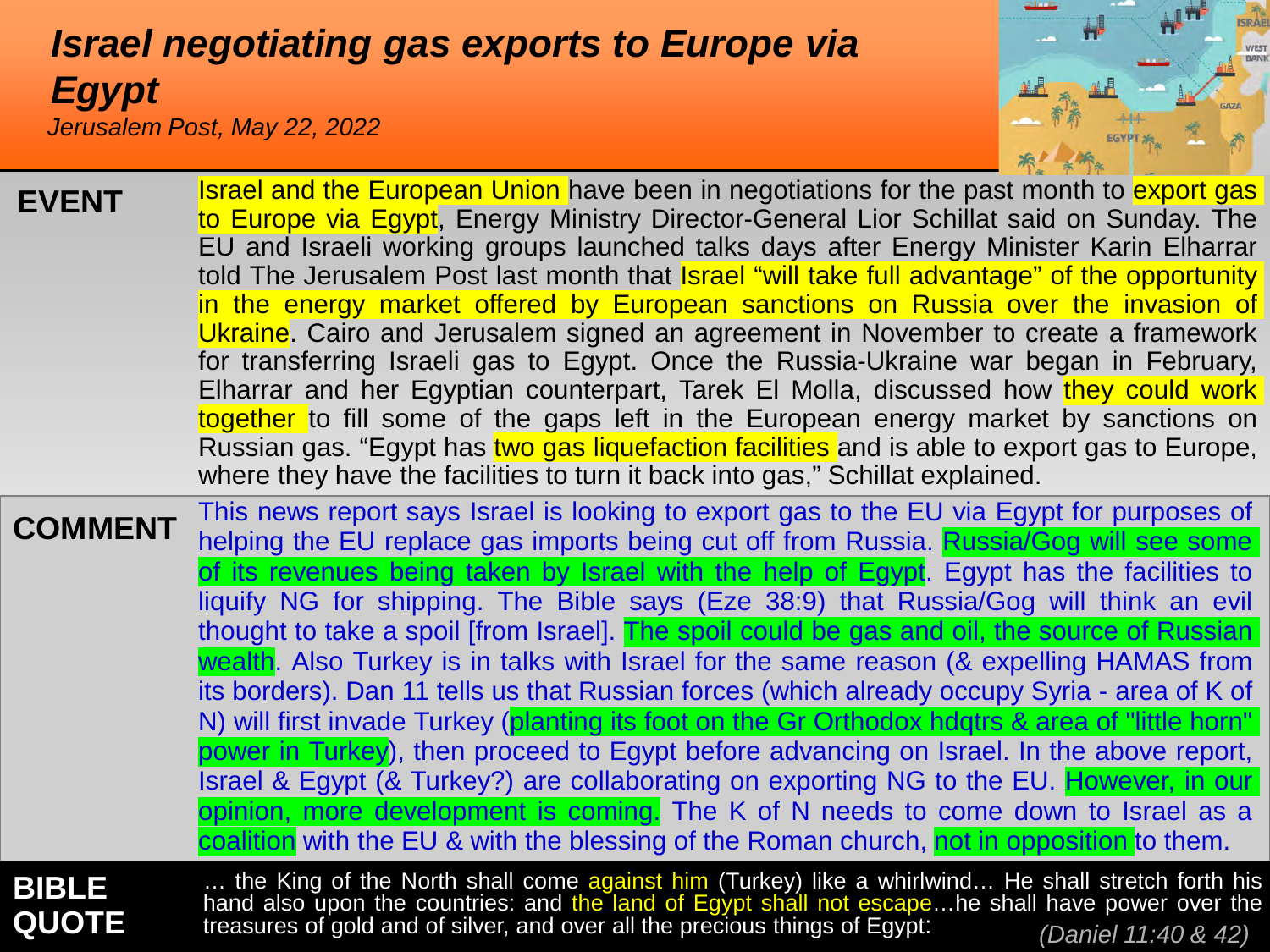### <span id="page-4-0"></span>*[Russia and Iran are holding energy talks](#page-0-0)*

*Reuters, May 25, 2022*



- **Russia and Iran are holding talks on energy and trade in Tehran Wednesday, with both sides looking to boost ties and mitigate the damage of US sanctions.** Deputy Prime Minister of Russia Alexander Novak will hold talks with Iranian officials, including oil minister Javad Owji, according to Iranian news service Shana. The high-level talks come a day after Russia's deputy economic development minister Vladimir Ilichev held meetings with Iran's deputy oil minister Ahmad Asadzadeh, who is responsible for trading. Western governments have imposed tough sanctions on Russia after it invaded Ukraine in February. Russia's ally Tehran has been chafing under sanctions for years, with tough new rules applied by the US in 2018 after the breakdown of the Iran nuclear deal. The meeting comes as Russia looks to diversify its energy exports away from the West and to boost its trade in other areas as its economy slows. **EVENT**
- **COMMENT** Both Russia and Iran are under severe sanctions from the West. This is bringing the two nations ever closer together as they try to help each other to alleviate the financial pain. Russia and Iran's fate have become intertwined. Russian sanctions were placed on it when it invaded Ukraine. At the same time sanctions were to be lifted from Iran when a new nuclear deal was about to be signed. But Russia (one of the main negotiators of the Iran deal) refused to let it go through unless it too could trade with Iran. But the US refused to let Russia benefit from Iranian sanctions being lifted. So Russia vetoed the Iran deal. The Bible says that Russia will act as a "guard" a "protector" of Iran. We now see these two nations in lockstep together exactly as prophesied…

**BIBLE QUOTE**

Be thou prepared, and prepare for thyself, thou, and all thy company that are assembled unto thee, and be thou a guard unto them. After many days thou shalt be visited: in the latter years thou shalt come into the land that is brought back from the sword, and is gathered out of many people, against the mountains of Israel, *(Ezekiel 38:7-8)*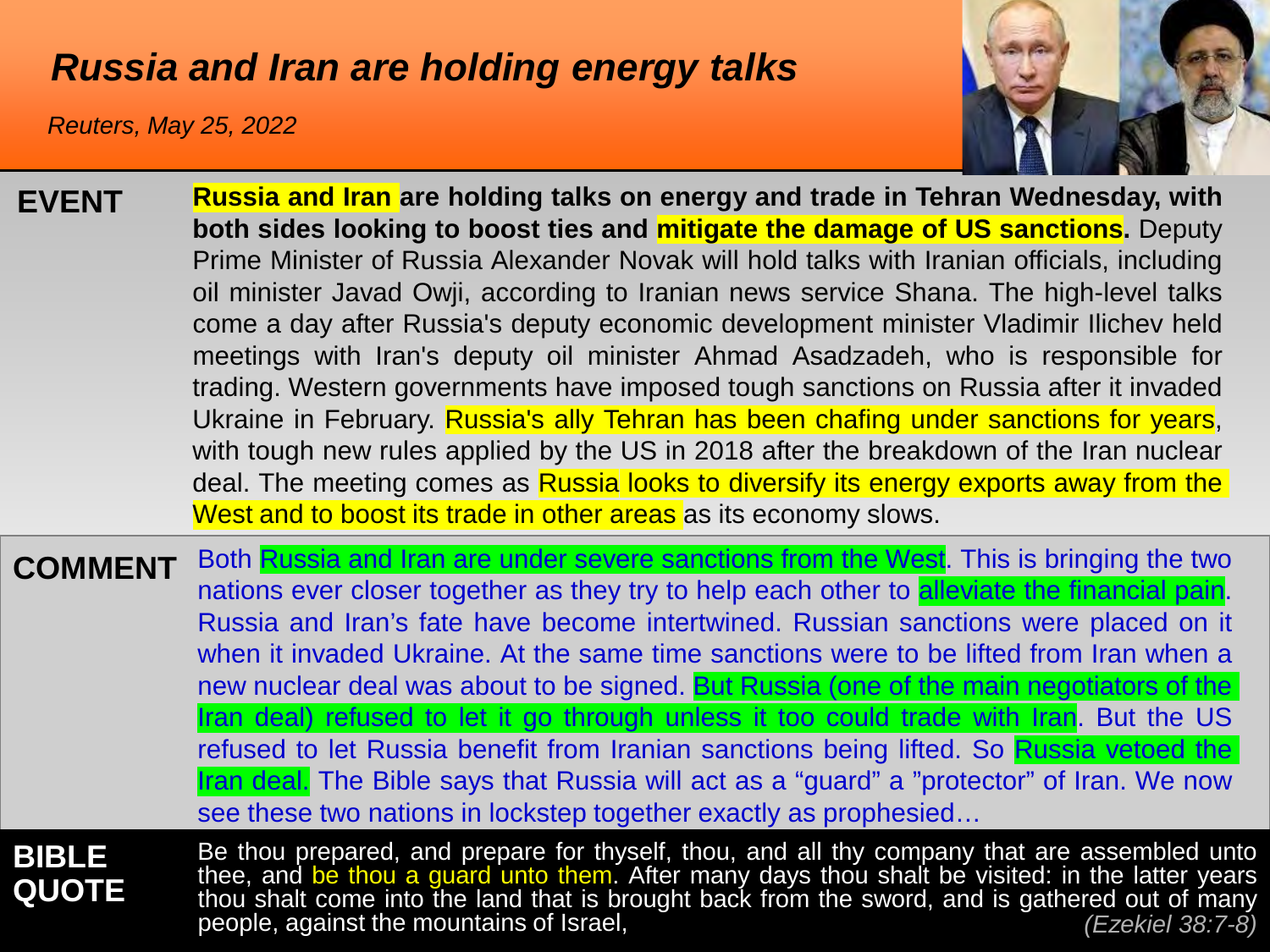## <span id="page-5-0"></span>*[Iran vows to avenge assassination of Revolutiona](#page-0-0)ry Guard officer 'by Israel'*

*The Times, May 23, 2022*

| <b>EVENT</b>                 | Iran's leadership has vowed to avenge the death of a senior officer of the Islamic<br>Revolutionary Guard who was shot dead by suspected Israeli assassins on Sunday.<br>President Raisi described Colonel Hassan Sayad Khodai as a "great martyr" who was<br>killed by the forces of "global arrogance," usually a reference to the United States or<br><b>Israel</b> . "I have agreed for our security forces to seriously follow up on this matter and I<br>have no doubt that revenge for the pure blood of our martyr will be taken," he said. The<br>brazen nature of his killing echoes at least six previous assassinations of Iranian nuclear<br>scientists, all considered the work of Mossad. However, this is the first time that a<br>Revolutionary Guard officer is claimed to have been directly killed on Iranian soil, though<br>they have been targeted in the past by Israel in Syria. Israel also recently announced its<br>present month-long annual military exercise will involve fighter jets simulating an attack<br>on Iran's nuclear installations. |
|------------------------------|--------------------------------------------------------------------------------------------------------------------------------------------------------------------------------------------------------------------------------------------------------------------------------------------------------------------------------------------------------------------------------------------------------------------------------------------------------------------------------------------------------------------------------------------------------------------------------------------------------------------------------------------------------------------------------------------------------------------------------------------------------------------------------------------------------------------------------------------------------------------------------------------------------------------------------------------------------------------------------------------------------------------------------------------------------------------------------|
| <b>COMMENT</b>               | Tension between Iran and Israel is escalating. On Sunday a colonel in the Revolutionary<br>Guards was gunned down in Tehran, and Israel told the United States that it was behind<br>his killing. Then on Wednesday evening a drone strike targeted a highly sensitive military<br>site outside Tehran where Iran develops missile, nuclear and drone technology. The<br>attack fit a pattern of past Israeli strikes on Iran and Lebanon. [Iran is currently set back<br>on it's heel; financially crippled with heavy sanctions and fighting not only Israel but many<br>of its neighbors. The two proxies it's used in it's fight with Israel have fallen out of favour<br>at home: Hezbollah with the people of Lebanon, and HAMAS being booted out of Turkey<br>& no secret that citizens of Gaza want HAMAS gone also. Both may have to seek new<br>habitat and/or resort to the old terrorist methods. <b>Israel is using this to it's advantage</b> . ET                                                                                                               |
| <b>BIBLE</b><br><b>QUOTE</b> | "On that day I will make the clans of Judah like a firepot in a woodpile, like a flaming torch among<br>sheaves. They will consume all the surrounding peoples right and left, but Jerusalem will remain<br>intact in her place.<br>(Zacharish 12:6)                                                                                                                                                                                                                                                                                                                                                                                                                                                                                                                                                                                                                                                                                                                                                                                                                           |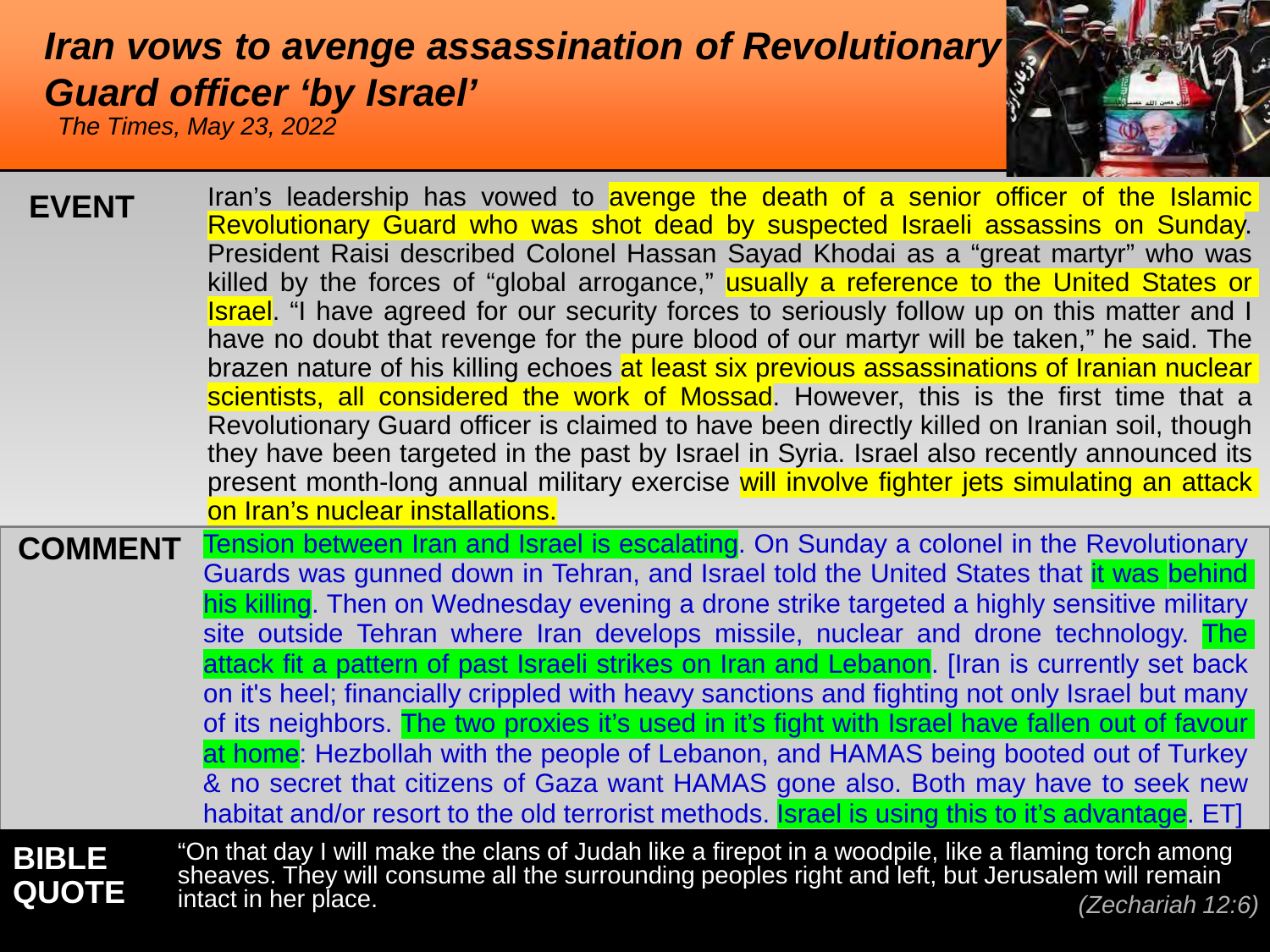## <span id="page-6-0"></span>*[Russia is winning battle to control the world's](#page-0-0)  wheat*

*The Times, May 28, 2022*



- **EVENT** When President Putin began his war, he did so in the hope of subsuming Ukraine and dividing the West. So far, however, his biggest gain to speak of has come in the form of wheat. Russia's blockade of ports along the Black Sea has not only placed a stranglehold on Ukraine's economy but also hobbled a key competitor in the world grain market. More than 20 million tonnes of Ukrainian grain is rotting in silos and commercial vessels around the country, unable to reach its destination. Ukraine is the fifth-biggest exporter of wheat and the blockade has sent the price up by 60 per cent since the start of the year, to a near-record high. Russia, the world's top wheat exporter, has been only too happy to fill this gap, selling not only more of the commodity but at a higher price. President Zelensky has said that Russia is also attempting to sell grain stolen by its soldiers from farms in occupied regions.
- **COMMENT** Russia is using wheat as a weapon. Putin knows he can create turmoil by stopping wheat supplies. This then gives him immense bargaining power when he wants to negotiate terms on a settlement with Ukraine at some point. As many as 50 million people around the world are at risk of starvation due to the Ukraine war, according to the World Food Programme. In Joel chapter 3 (about Armageddon) it says that men will beat their plowshares into swords and their pruning hooks into spears. In other words the focus will be on war. We could also see phrase as speaking of the weaponising of wheat in the field of war. Nations using famine as part of their fight. President Biden said this week "The world faces a dark hour". We need the Light of the World to return.

**BIBLE QUOTE** Proclaim ye this among the Gentiles; Prepare war, wake up the mighty men, let all the men of war draw near; let them come up: Beat your plowshares into swords, and your pruninghooks into spears: let the weak say, I am strong. *(Joel 3:9-10)*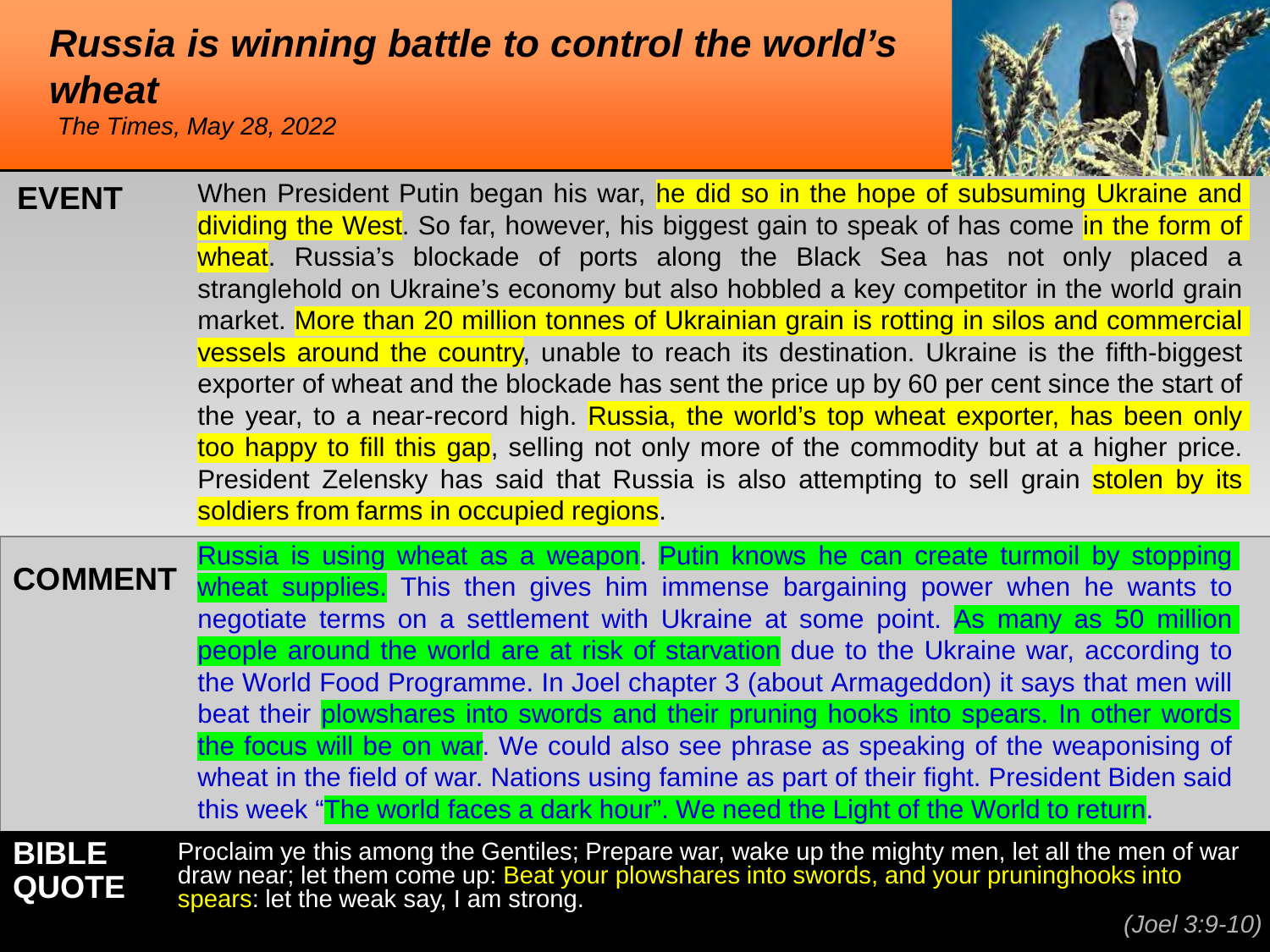#### <span id="page-7-0"></span>**[ADDITIONAL AND SUPPORTING ARTICLES](#page-0-0)**

**DebkaFile Review** [\(world events through the bi-focals of Israeli military intelligence\)](https://www.debka.com/review/) [2022-05-12 Will Russia invade Finland next -](https://www.youtube.com/watch?v=wm1PfiUXF6k) Gravitas - 6.38 - YouTube [2022-05-20 Turkey blocks NATO's expansion -](https://www.youtube.com/watch?v=wn5KvS6a190) Gravitas- 4.02 min - YouTube Animated Map - Indo-European migrations - [File-Indo-European migrations.gif -](https://en.wikipedia.org/wiki/File:Indo-European_migrations.gif#/media/File:Indo-European_migrations.gif) Wikipedia [2022-05-26 Israel FURIOUS Over U.S. Leak Regarding Iran IRGC Colonel's Assassination -](https://www.youtube.com/watch?v=HasWEDcpN8E) Watchman News - 8.50 min - YouTube [2022-05-16 What Hezbollah's Parliamentary Loss Means for Lebanon -](https://www.washingtoninstitute.org/policy-analysis/what-hezbollahs-parliamentary-loss-means-lebanon) The Washington Institute [2022-05-25 Turkey's wooing of Israel may lead to Hamas ouster -](https://www.jpost.com/opinion/article-707698) opinion - The Jerusalem Post [2022-05-17 Israel to practice 'strikes' on Iran -](https://www.youtube.com/watch?v=FvvxeLsQ7so) Gravitas - 4.35 min - YouTube [2022-05-10 Israel Holds LARGEST Military Drill in Decades As Hezbollah & Hamas Threats Grow -](https://www.youtube.com/watch?v=wmz7AIcQkYA) Watchman - 12.16 - YouTube [2022-05-12 Leaked paper hints at Russia's economic collapse -](https://www.youtube.com/watch?v=Vdx07VkJqfA) Gravitas - 5.14 - YouTube [2022-05-09 Russia HANDOVER of Syria Bases to Iran; Israel to ELIMINATE Hamas Leaders -](https://www.youtube.com/watch?v=MwffUe1SeKE) Watchman - 11.41 - YouTube [2022-05-13 Did Israel's Mossad FOIL Iran Plot to Kill U.S. General & Israeli Diplomat -](https://www.youtube.com/watch?v=OpzUYoINIVE) Watchman Newscast - 8.59 - YouTube [The Holy Roman Empire-](https://www.youtube.com/watch?v=_DzOH98Q6TQ&t=95s) Every State, Every Year - YouTube **[TV-7 Israel News](https://www.youtube.com/watch?v=gzvrBjIeGP4)**  2022-05-16 Lebanon elections- [If Hezbollah feels it failed, will it react- -](https://www.jpost.com/middle-east/article-706850) The Jerusalem Poste **[Watchman Newscast](https://www.youtube.com/channel/UCD8YGIxFCnVqv-ZGqgtVWAg)**  [2022-05-28 European leaders hold talks with Putin, urges him to negotiate with Ukrainian counterpart](https://www.youtube.com/watch?v=_dJrtOgoiDM) - WION - 4.33 min - YouTube [2022-05-16 Israel DESTROYS Syria Underground Site; Russia Nuclear Threat if NATO Expands](https://www.youtube.com/watch?v=LftU2XqTXLM) - Watchman - 10.57 min - YouTube [2022-05-20 Russia using food as a weapon -](https://www.youtube.com/watch?v=BReYVzJQSok) Gravitas - 5.20 min - YouTube [2022-05-17 Russia OPENS FIRE on Israeli Fighter Jets Over Syria-](https://www.youtube.com/watch?v=ydMB4RFhnUo) Bible Prophecy Update - Watchman - 12.28 min - YouTube [2022-05-29 Russian troops depleted 60 percent of missile stockpiles -](https://www.jpost.com/international/article-707903) GUR - The Jerusalem Post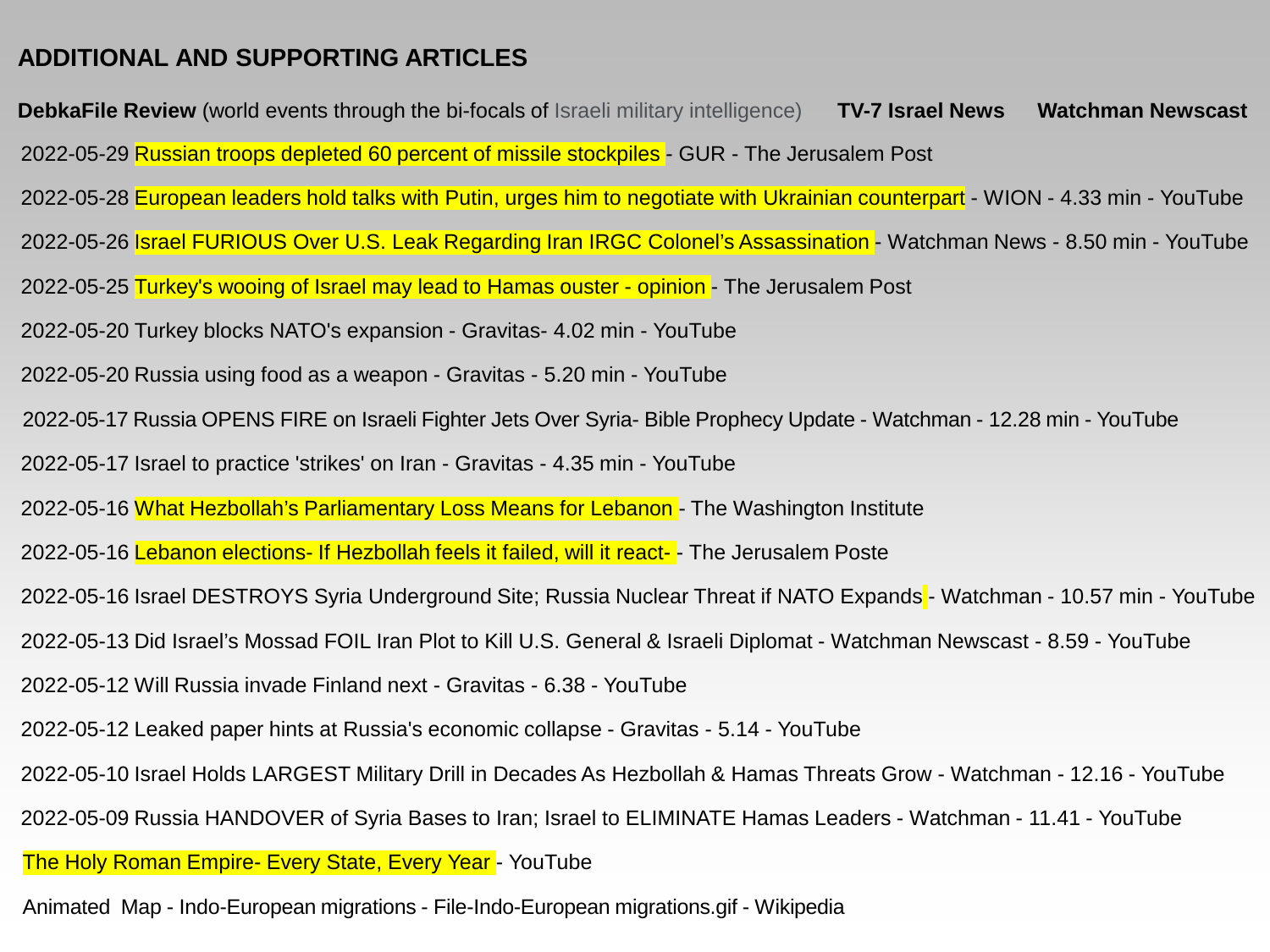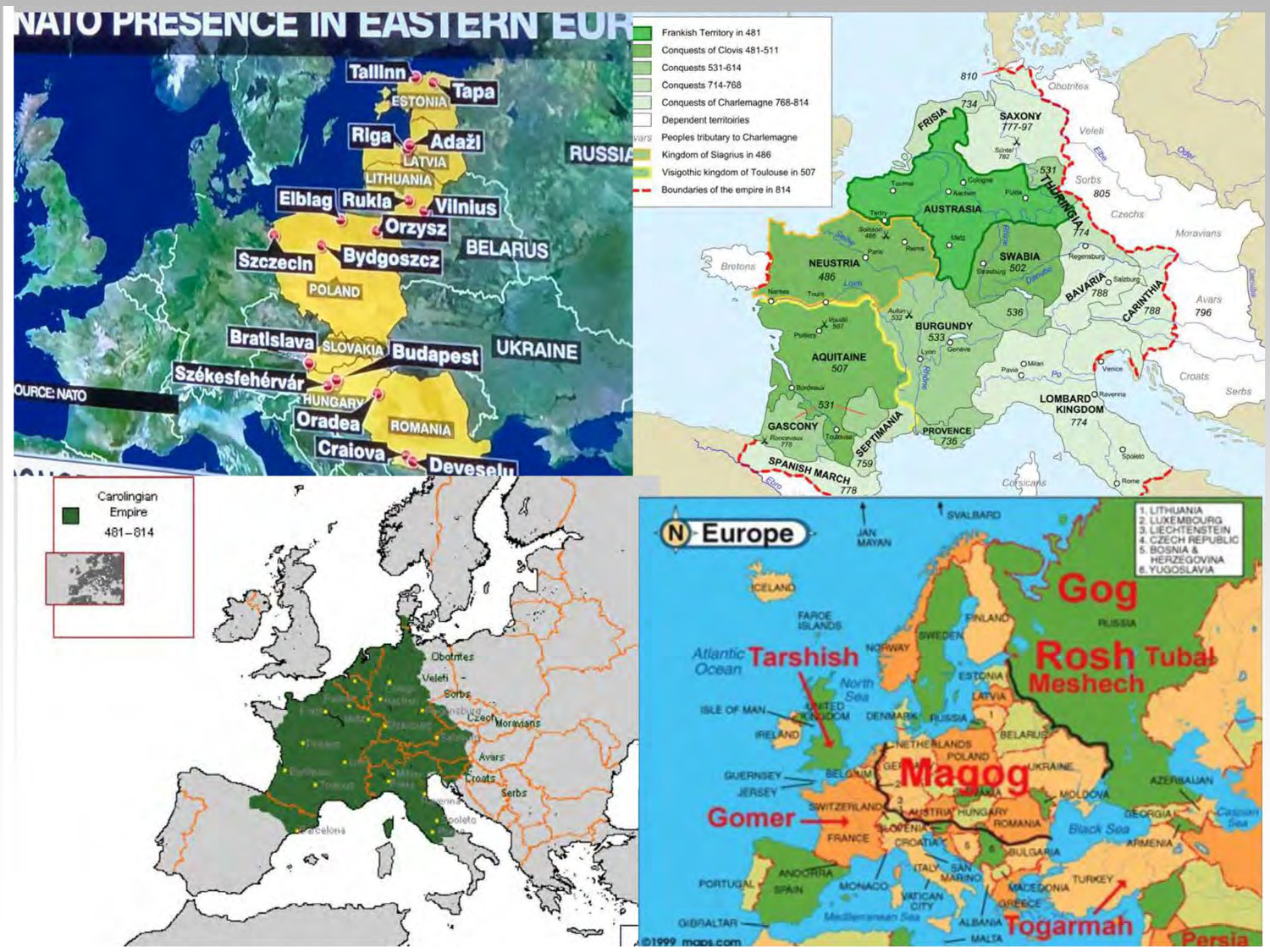